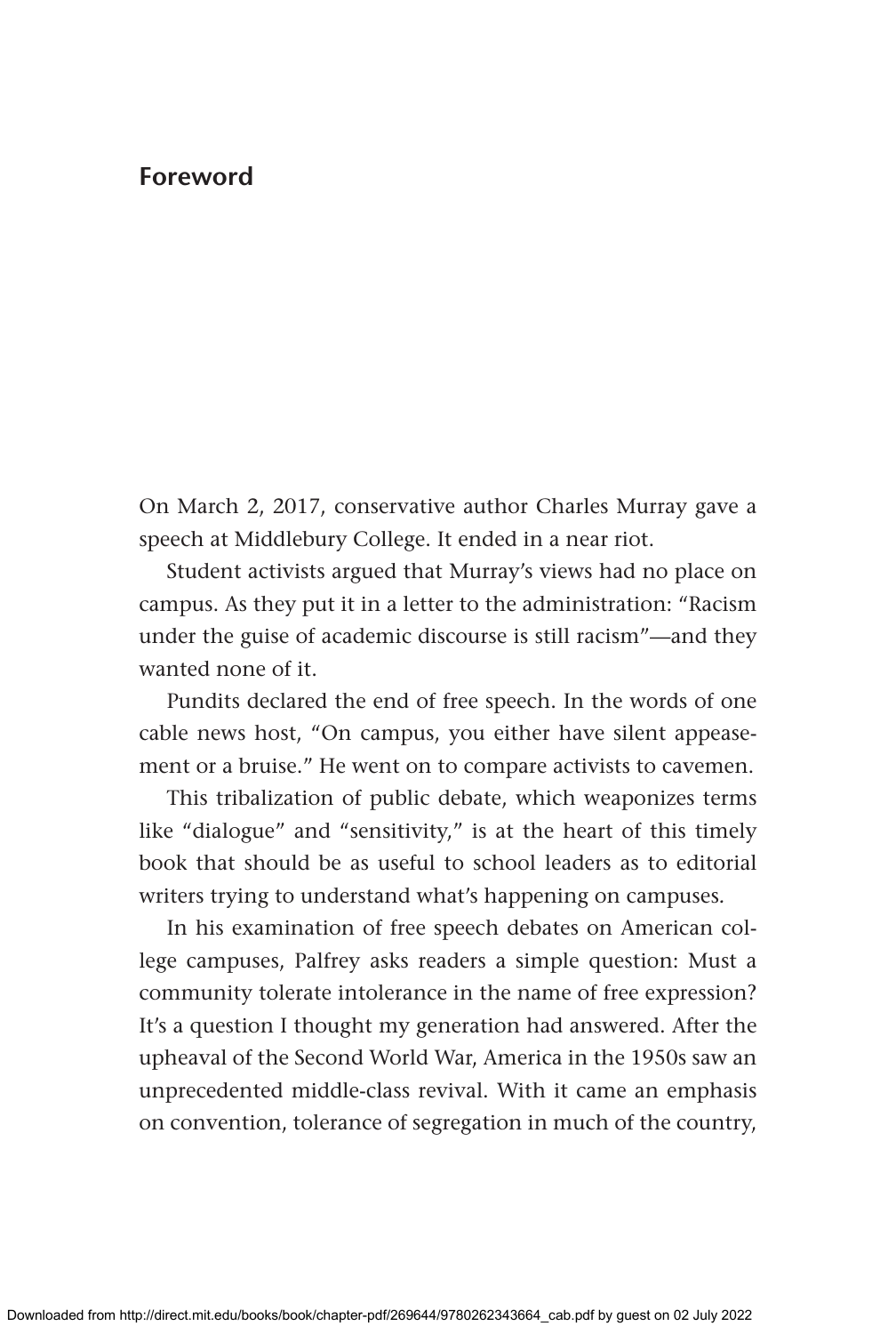blacklists, and fear of communism. You couldn't say or do many things on television; on sitcoms, married couples only had twin beds.

Cultural repression provokes creative response. The 1950s brought one of the great periods of dynamic and rebellious literature, painting, and dance in the country's history. The 1960s followed, with social and political upheaval for racial equality and women's rights and against the war in Vietnam—all openly and vehemently protested, freely televised, and extensively reported. As Berkeley activist Mario Savio put it, the only way to stop "the operation of the machine" was with unfettered speech, wholly consistent with the views of the Founding Fathers who, generations earlier, railed against their "machine," called England.

My generation's view of free speech was shaped by the Supreme Court's *The New York Times v. Sullivan* (1964), which held that you're free to write what you believe so long as there's no "actual malice." In broad strokes, it reaffirmed the founding principle that more speech is better than less.

You couldn't yell "Fire!" in a crowded theater and the standard for libel became malice but, short of that, you were pretty much free to express any viewpoint. That fed the pent-up anger over racial and gender injustice that exploded in the 1970s. Television morphing into cable and subscription services allowed speech rules to be relaxed. And then came the Internet, democratizing everything, achieving a kind of free speech Nirvana.

Our evolving understanding of community morphed from a culture of social convention and assimilation to one of respect and admiration for diversity. In time, inclusion became one of America's core values, worthy not just of encouragement but of protection.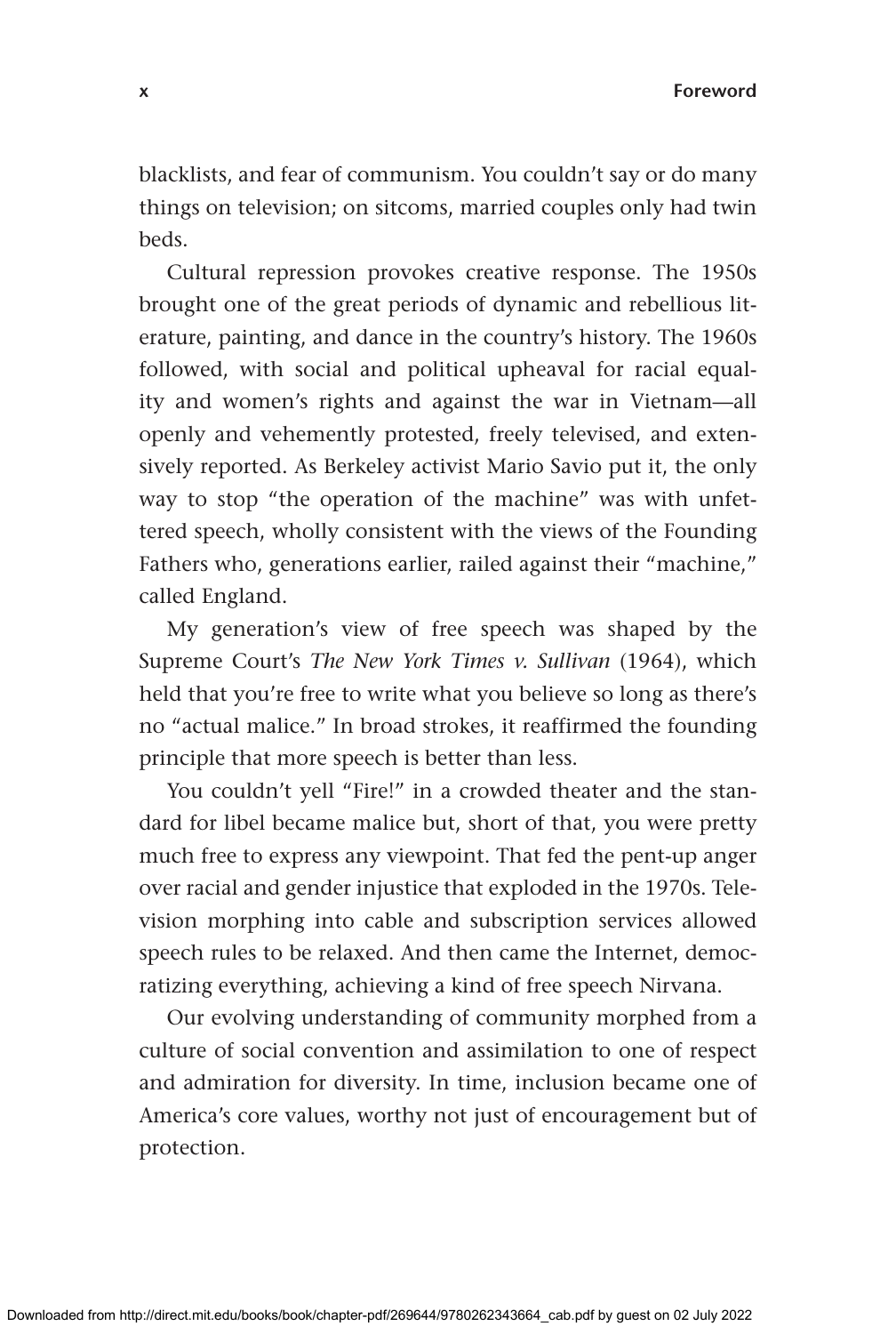## **Foreword xi**

And there's the rub: if a previous generation thought physical safety in a theater or one's reputation in a newspaper were worth protecting, this generation is adding inclusion and diversity to that vaunted level.

Students on campuses today are forcing us to consider that the physical harm that might come from yelling "Fire!" may be no less damaging than the scourge of racism. Each causes harm: one physical, the other emotional.

In the spirit of the First Amendment, let's hear these students out.

As Palfrey notes, students across the country are grappling with the legacy of the Founding Fathers. The framers declared the equality of mankind but reserved it for white men of means. It took centuries, a civil war, economic changes, constitutional amendments, courage, and tears for the principles to apply to everyone. So, is it any wonder that in the First Amendment, the part of the Constitution that touches all of us daily, many see a tool used for continued exclusion?

We mustn't let that be. We need to find the living, breathing extension of the founding ideal that diversity and free expression make for better democracy.

Students are not trying to abolish the First Amendment. Knight Foundation's 2016 Gallup survey of campus attitudes toward free speech found that 78 percent of students believed colleges should expose them to many viewpoints. What is challenging to an older generation is the treatment of diversity and inclusion as a value to be put up against unfettered speech, which led 69 percent of the large sample to favor restricting the use of slurs or language offensive to certain groups, which I interpret as "safe spaces."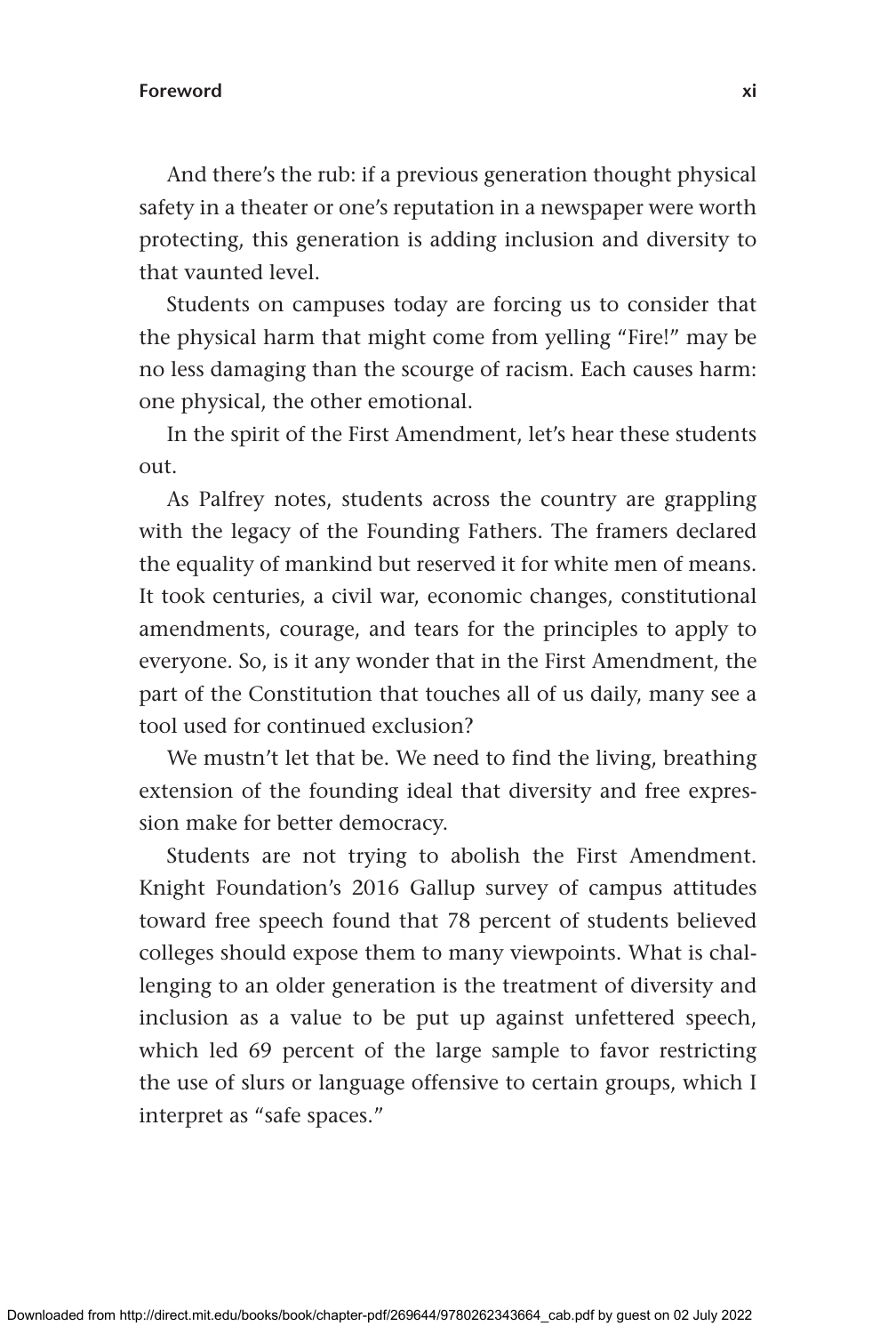**xii Foreword**

These values must not be ignored. They aren't a fad. It is a young generation's response to society and should be understood as an evolving interpretation of free speech rights for the new millennium.

As ever in debate, some remedies may lack coherence or common sense. Should we stop teaching the Western canon because it is Eurocentric? Is an argument against safe spaces truly a form of hate speech? Is pulling a fire alarm a good way to prevent an intolerant speaker from having an audience?

The social psychologist Jonathan Haidt has noted that much of the free speech movement on campuses today has morphed into a "quasi-religion." It seeks to stamp out dissenting views as heresy and mobilizes social media rage to shame sinners into silence. This may sound dystopian and exaggerated, but for many professors and students on American college campuses, this ideological tightrope has become an everyday reality.

Palfrey explores both sides of the debate—sensitivity and inclusion on one hand, unfettered speech on the other—but refrains from reductive answers. He is a thoughtful head of school in search of workable solutions that uphold our founding value of free speech, balanced against other societal values, particularly those embraced by a younger generation.

Cool heads will prevail, he reasons, when we push back against factionalism with reasoned compromise and thoughtful debate. When a right-wing author is attacked at Middlebury, or a University of Chicago dean says he doesn't believe in trigger warnings, it feeds the culture of polarization, as does dismissing a generation as "snowflakes." We should move away from caricatures that reduce complex social issues into soundbites.

Is free speech in the late stages of entropy, or simply facing a speed bump? This book makes the case for the latter. In tracing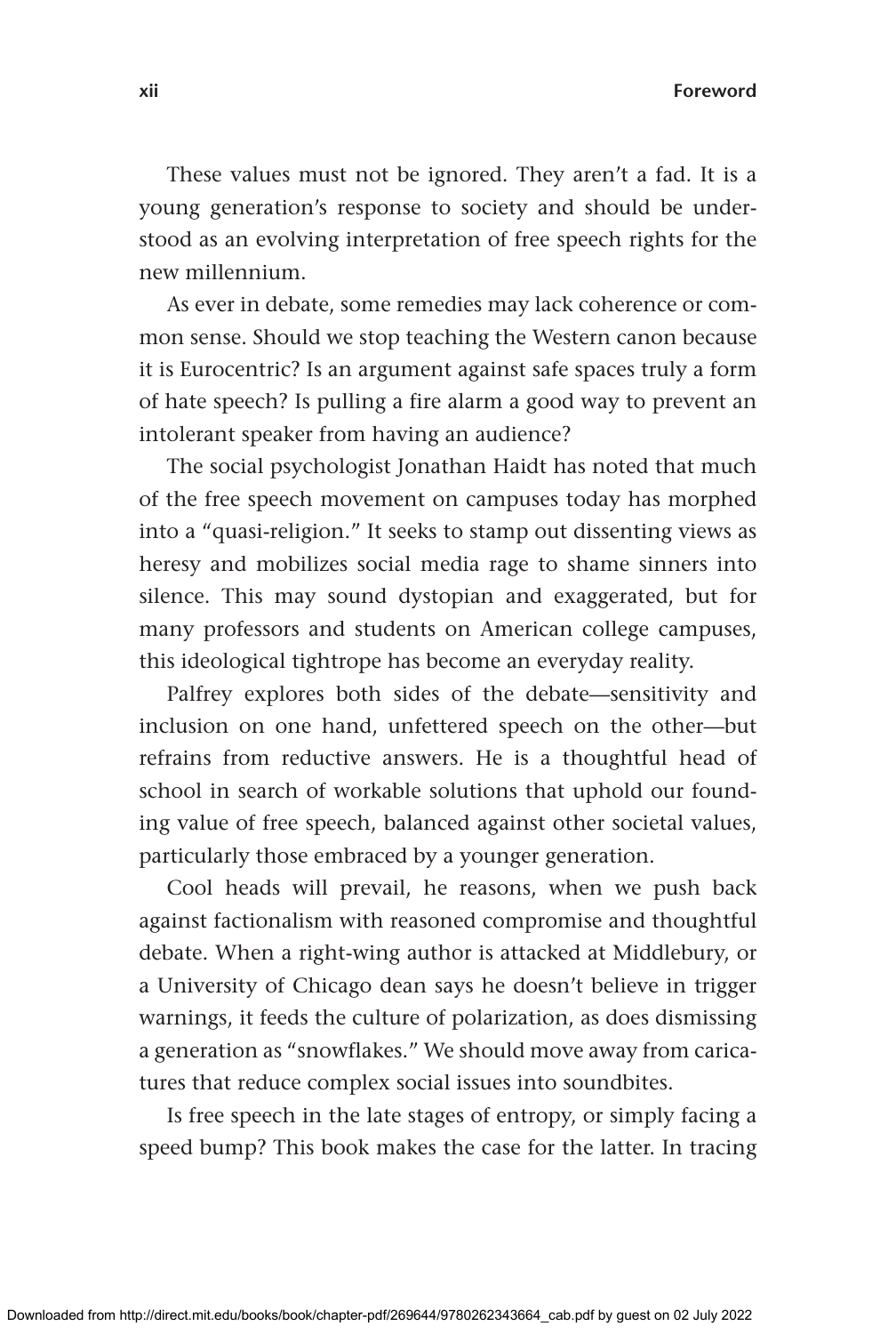the genealogy of this debate and suggesting mechanisms to move forward, *Safe Spaces, Brave Spaces* provides a worthy perspective on this crucial discussion.

Alberto Ibargüen President, John S. and James L. Knight Foundation